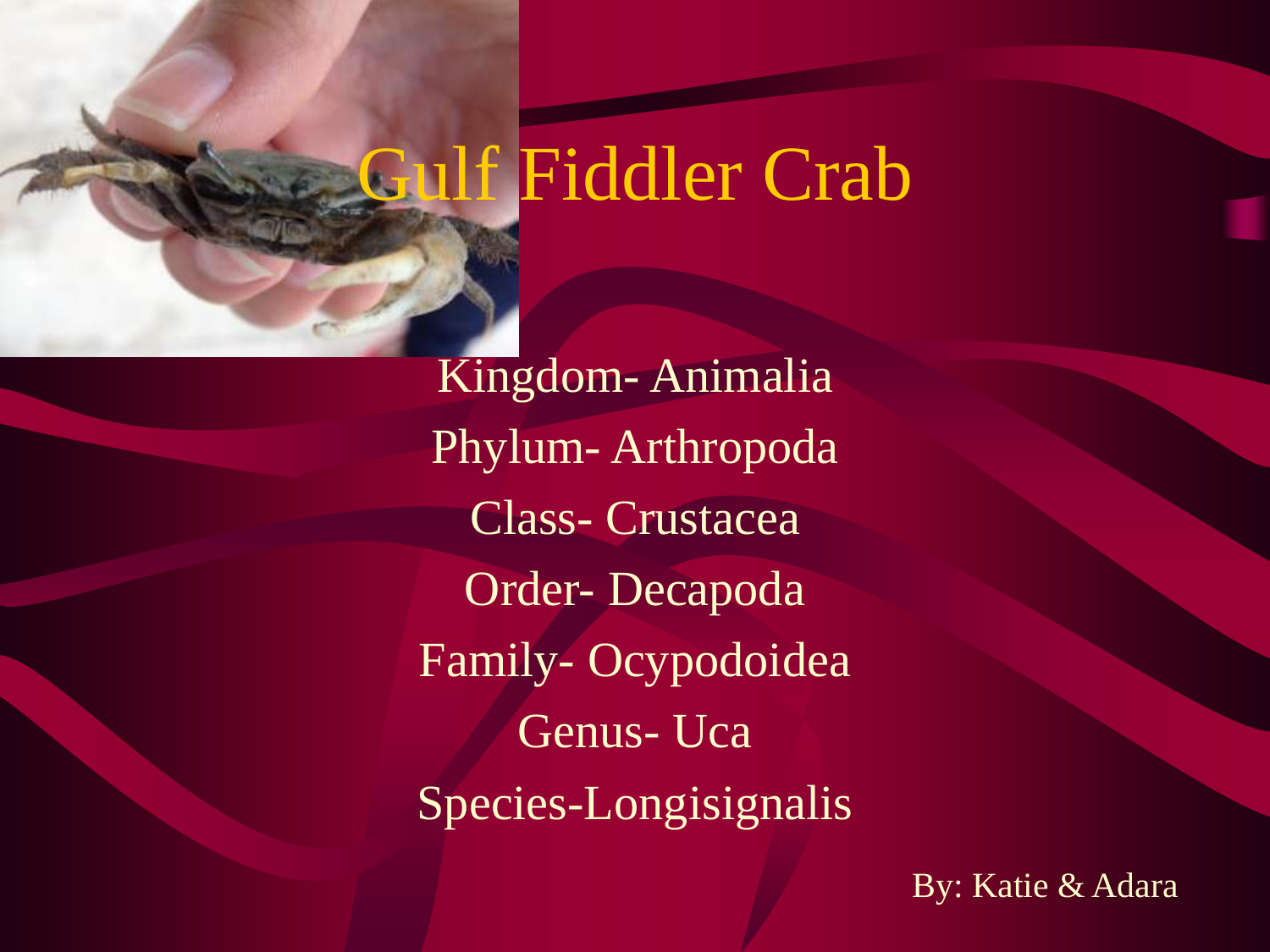### Background Information

- They are found along the Gulf coast.
- Males have one large claw. They use it to attract mates, dig burrows, and to ward off other males and protect burrows.
- They live in large clusters.
- Predators can be blue crab, multiple birds, and mammals such as raccoons.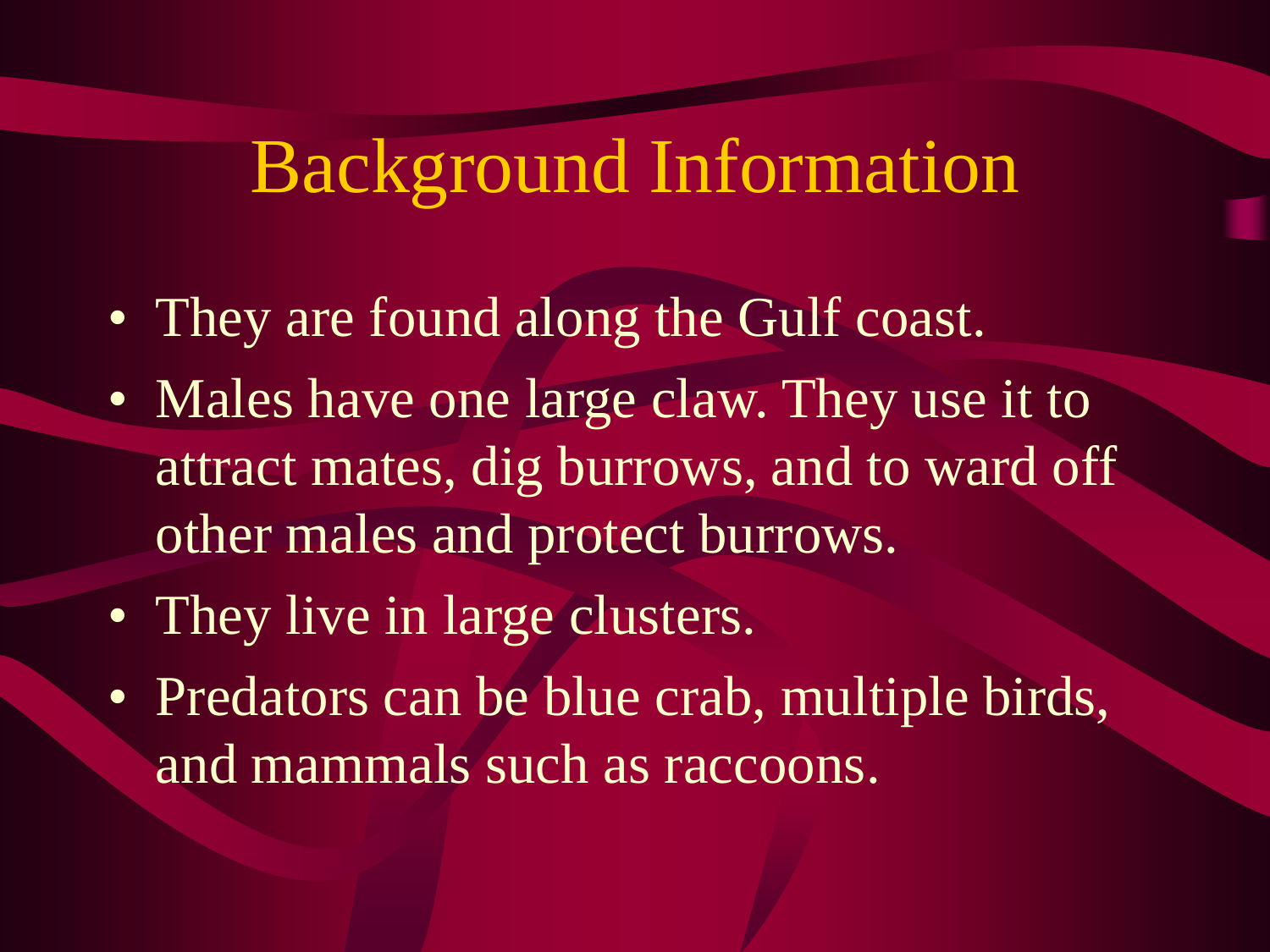### Fiddler Burrow

- Fiddlers dig burrows to escape predators,mate, and hibernate during winter months.
- They burrow in mud, sand, and the salt marsh.
- They plug up the entrances to the burrows until the high tide goes down.
- Their bioturbation (burrow and feeding) keeps the marsh clean and healthy, and it aerates the sediment.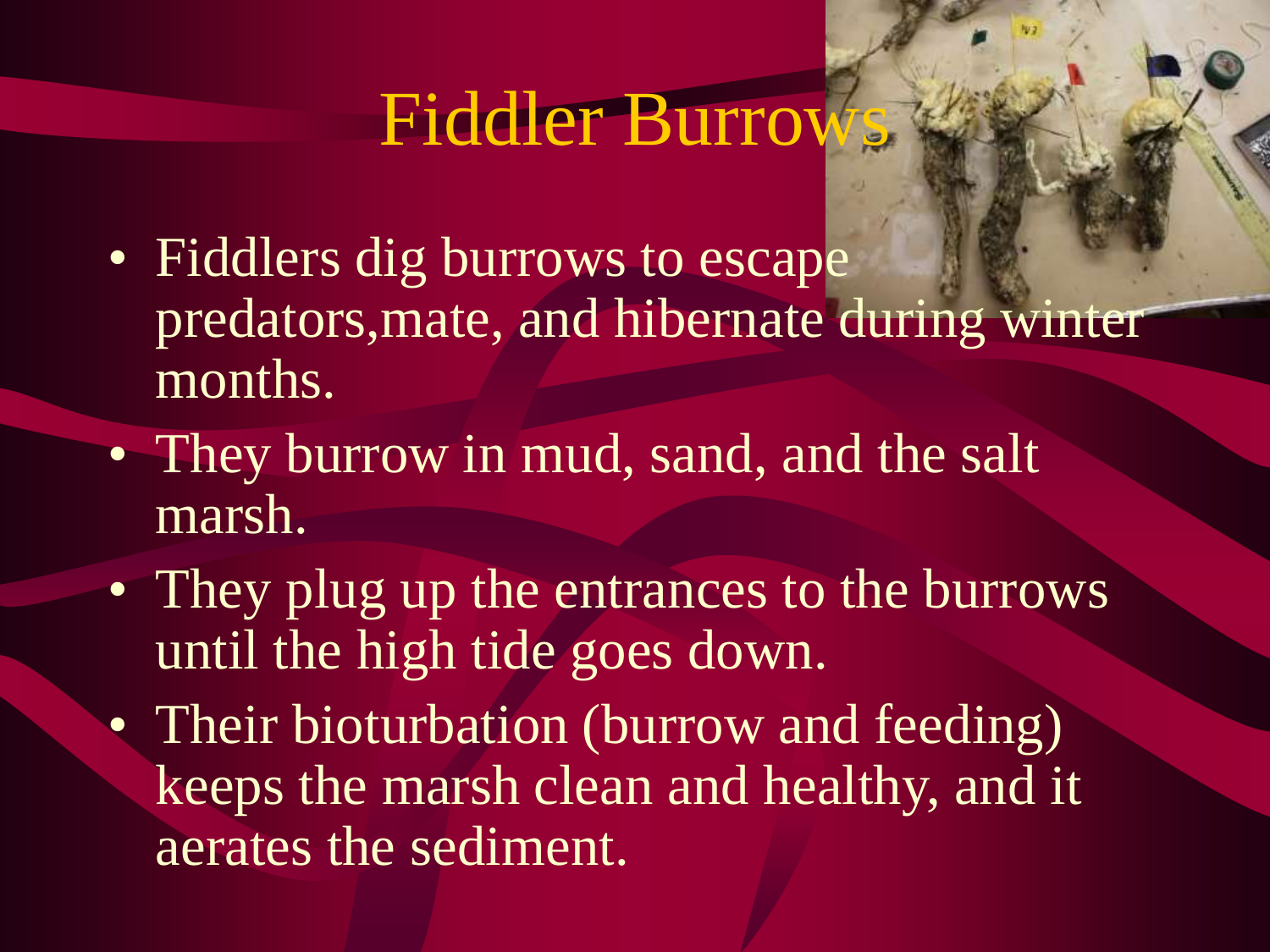# Our Question…

- How do the fiddler crab's burrows differ from location and vegetation?
- Null hypothesis-Vegetation and location do not affect the burrows.
- Alternative hypothesis-Marsh and areas with high vegetation will show the burrows dug straight down, and areas with little to no vegetation will have an angle.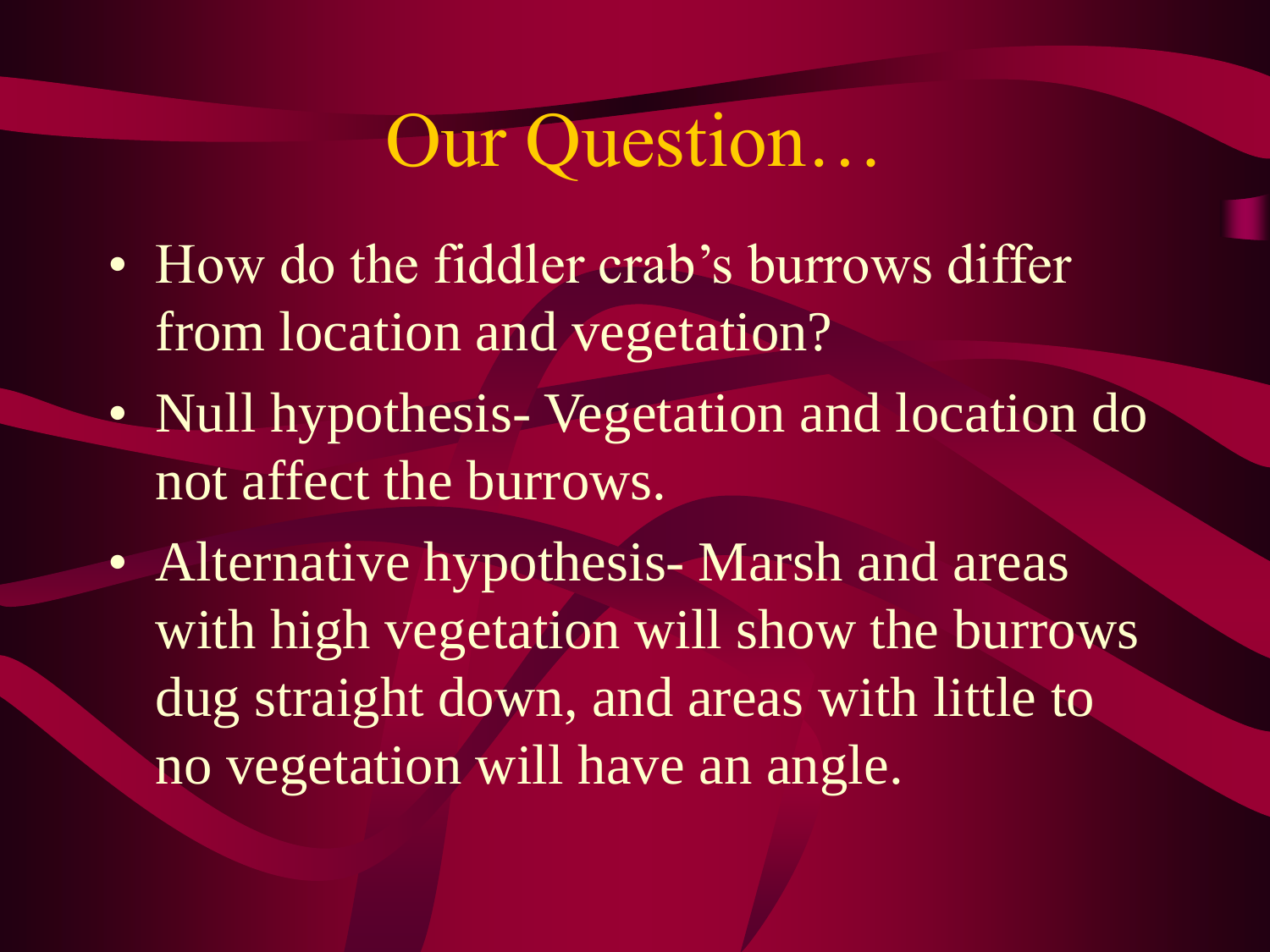### Experimental Design

- We cast our burrows using DOW's Great Stuff™ insulating foam sealant.
- We cast burrows on the property and the marsh. At each location, we chose to set casts in high vegetation and low vegetation.

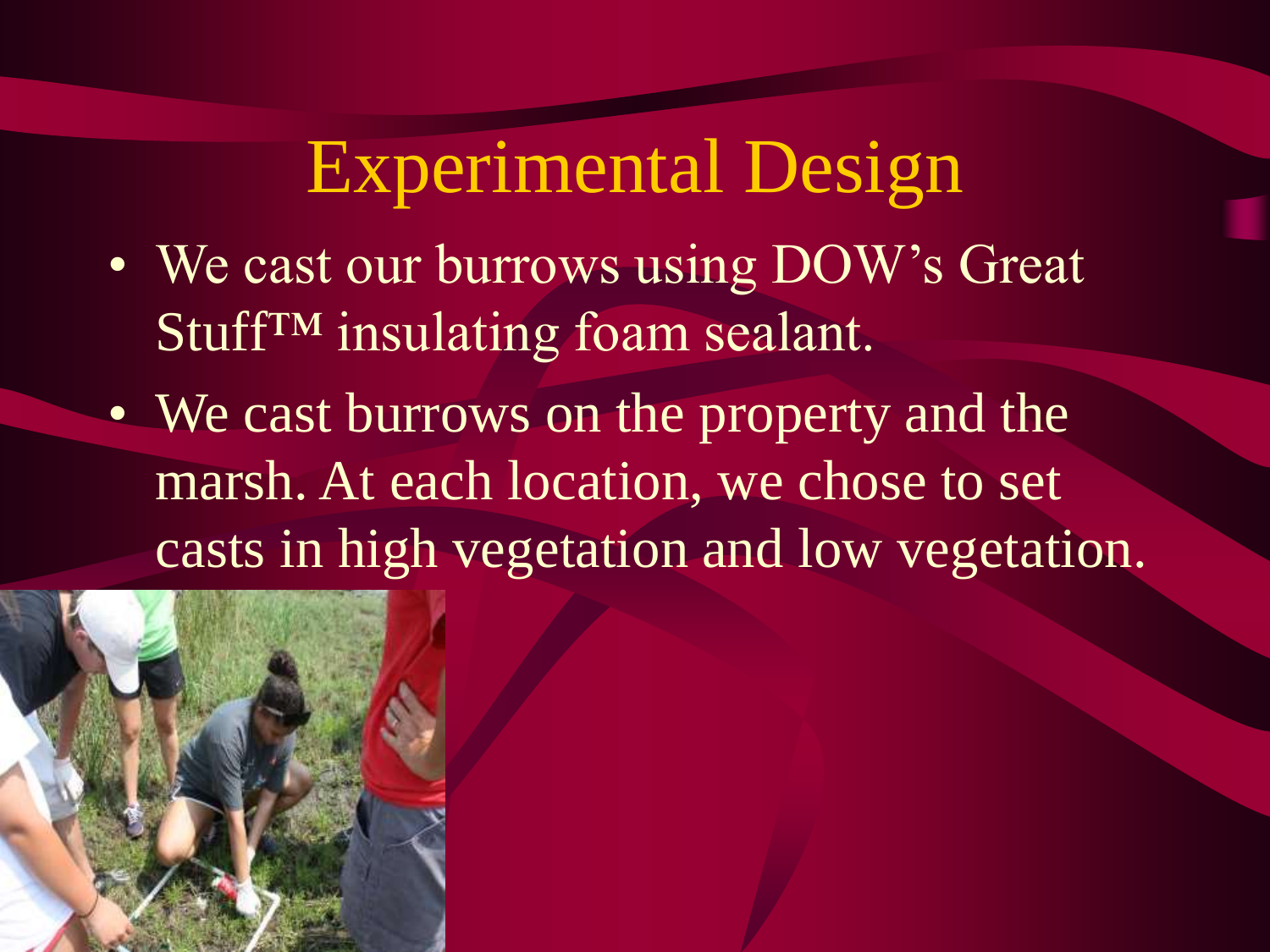# Data Report

| Flag $#$  | Length (cm)     | Length before<br>bend                           | Flag $#$         | Length (cm)     | Length before<br>bend |
|-----------|-----------------|-------------------------------------------------|------------------|-----------------|-----------------------|
| <b>P1</b> | 8               | 3.5                                             | M2               | $\overline{7}$  | $\overline{0}$        |
| P2        | $9\frac{1}{2}$  | $\overline{4}$                                  | M <sub>3</sub>   | $10\frac{1}{2}$ | $\overline{0}$        |
| <b>P3</b> | 15              | $\overline{2}$                                  | MV1              | $8\frac{1}{2}$  | $\overline{0}$        |
| P4        | $13\frac{1}{2}$ | $4\frac{1}{2}$                                  | MV2              | $6\frac{1}{2}$  | $3\frac{1}{2}$        |
| PV1       | $18\frac{1}{2}$ | $6\frac{1}{2}$                                  | M <sub>V</sub> 4 | $6\frac{1}{2}$  | $\overline{0}$        |
| PV2       | 11              | 9                                               | MV5              | $\overline{5}$  | $\overline{0}$        |
| PV3       | 15              | 5 <sup>1</sup>                                  |                  |                 |                       |
| PV4       | $14\frac{1}{2}$ | $\overline{7}$                                  |                  |                 |                       |
| PV5       | 9               | Left- $3 \frac{1}{2}$ ,<br>right $2\frac{1}{2}$ |                  |                 |                       |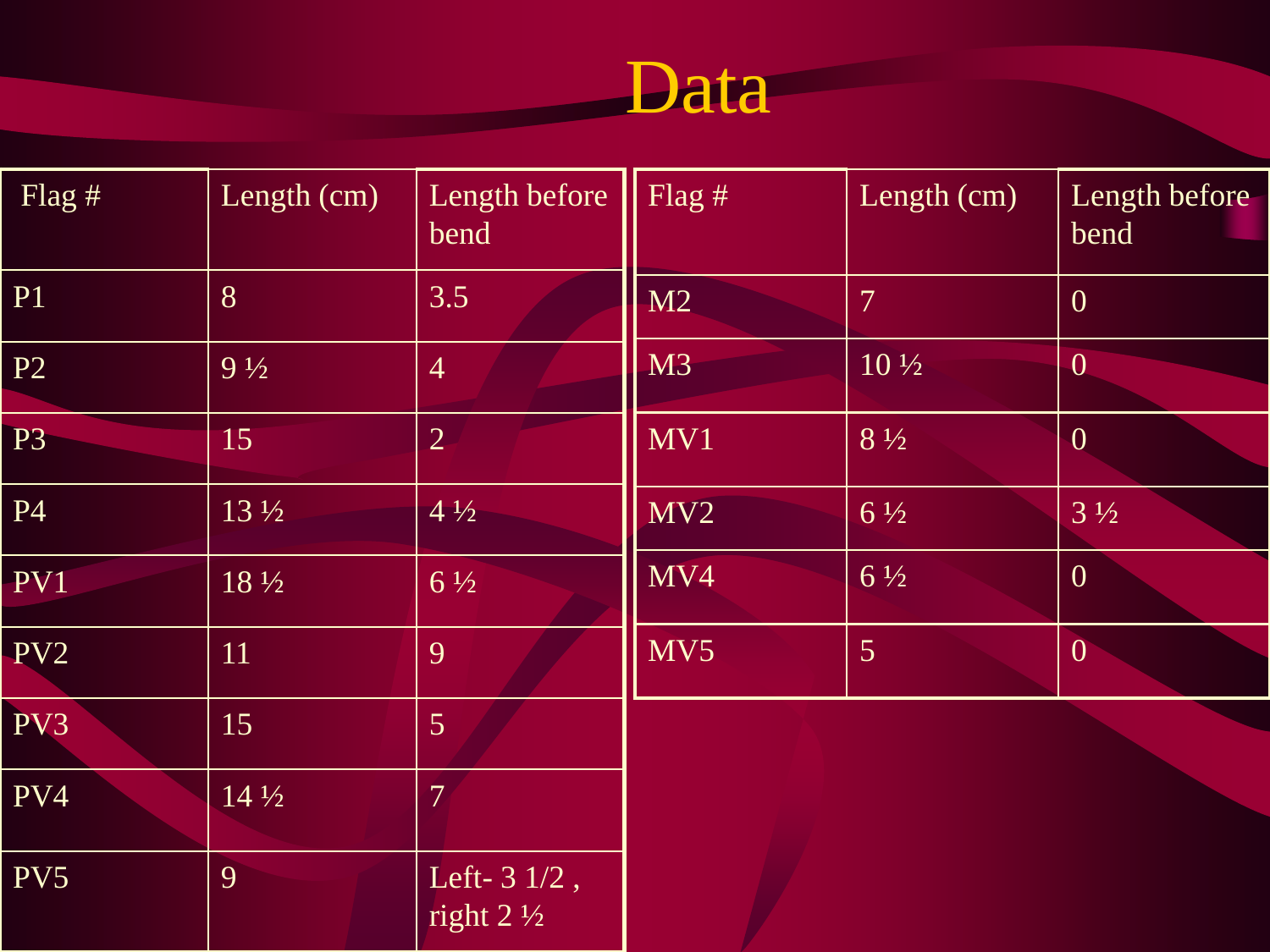# Property Sites





PV<sub>2</sub>

Length after bend

PV3

Length before bend

PV4

 $\mathbf 0$ 

PV1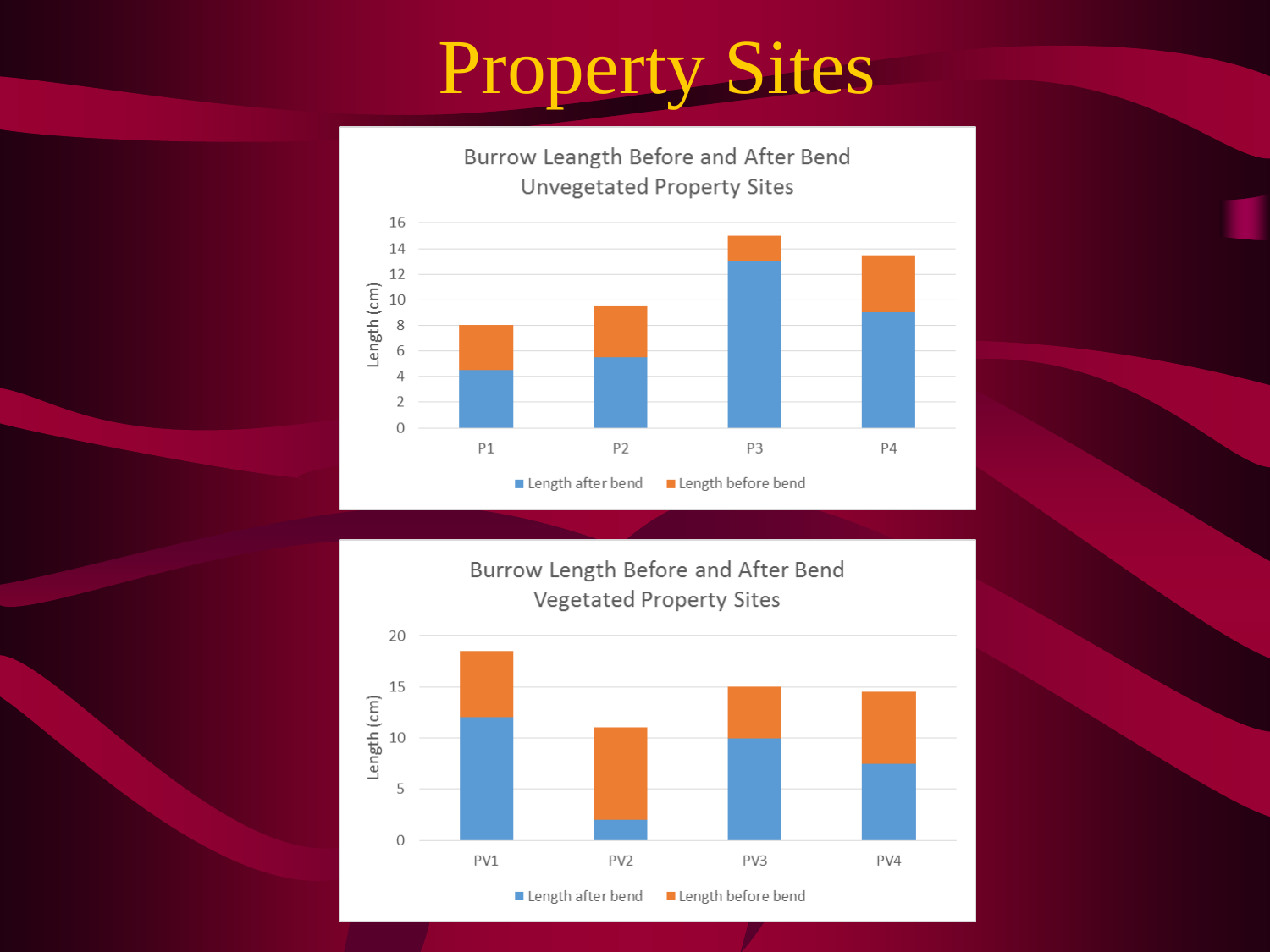# Marsh Sites





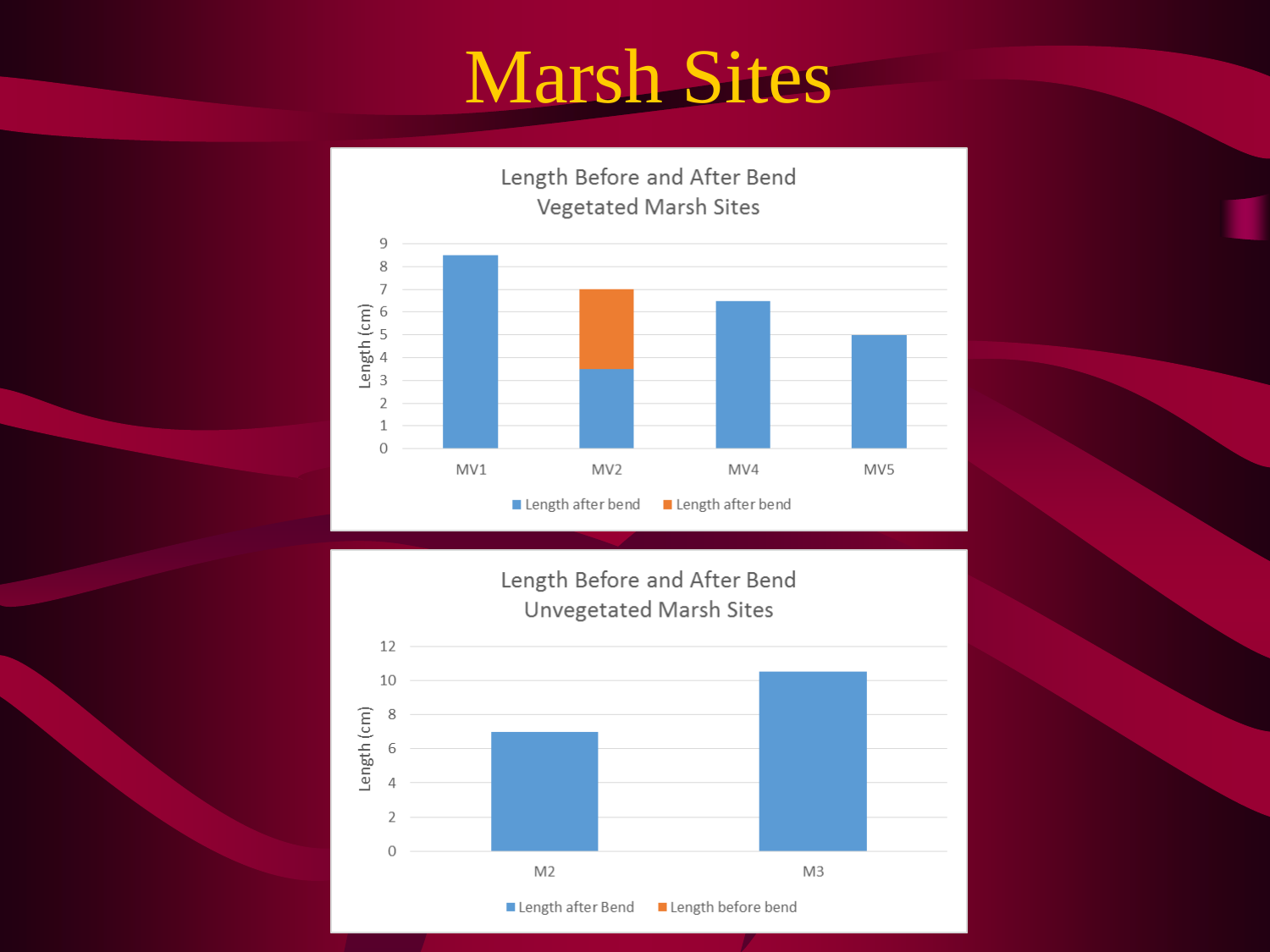- Based on data:
	- Burrows in highly saturated soil go straight down while burrows in less saturated soils have a bend.
	- Total burrow length may be different between individual burrows but the ratio of burrow length **before** the bend to burrow length **after** the bend remain the same for the property sites (regardless of total length).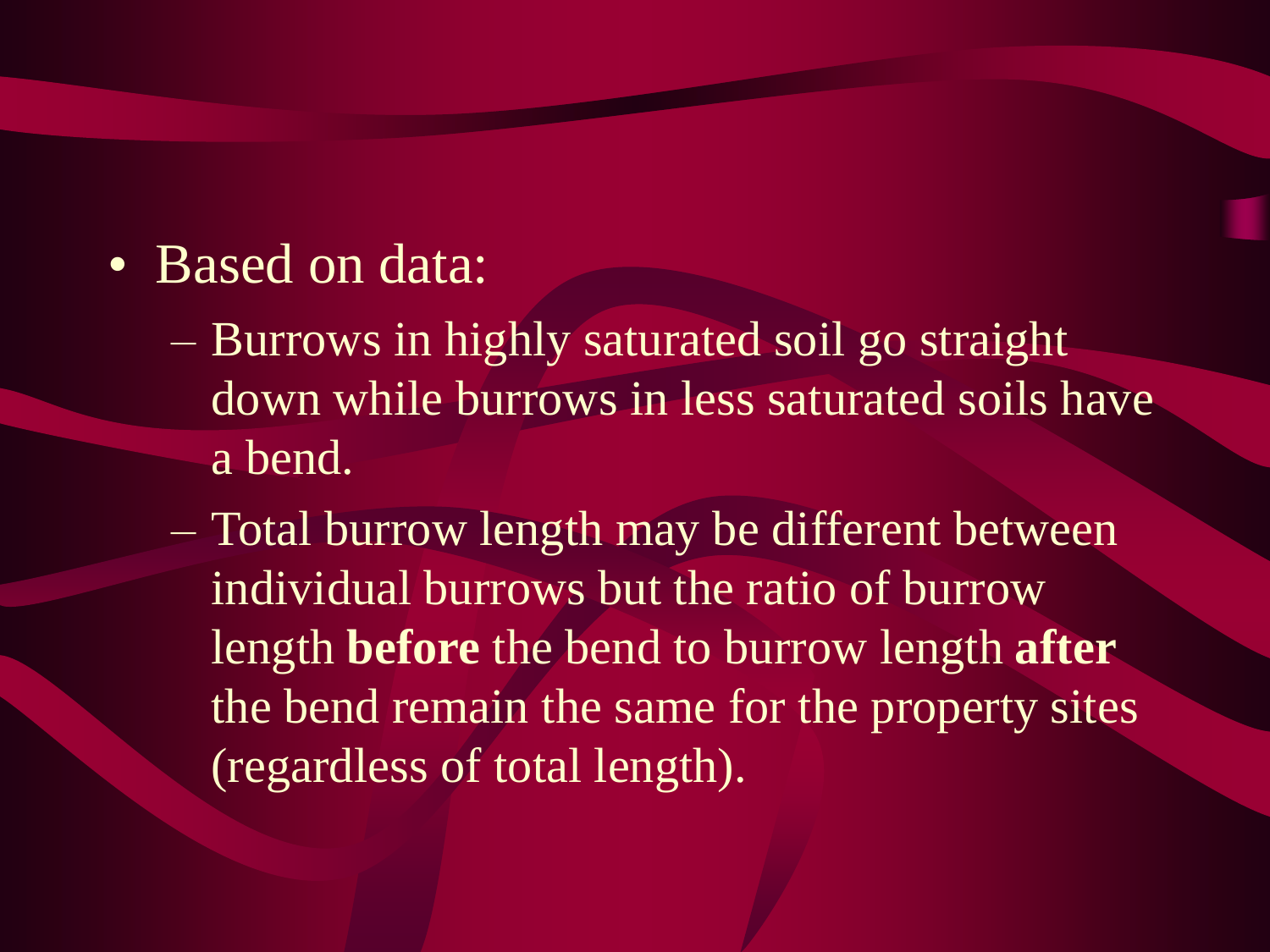## Future study questions

- Does the bend remain consistent for all burrows on LUMCON property?
- Is it based on hydrology, environmental cues, soil texture and properties, or behavioral patterns?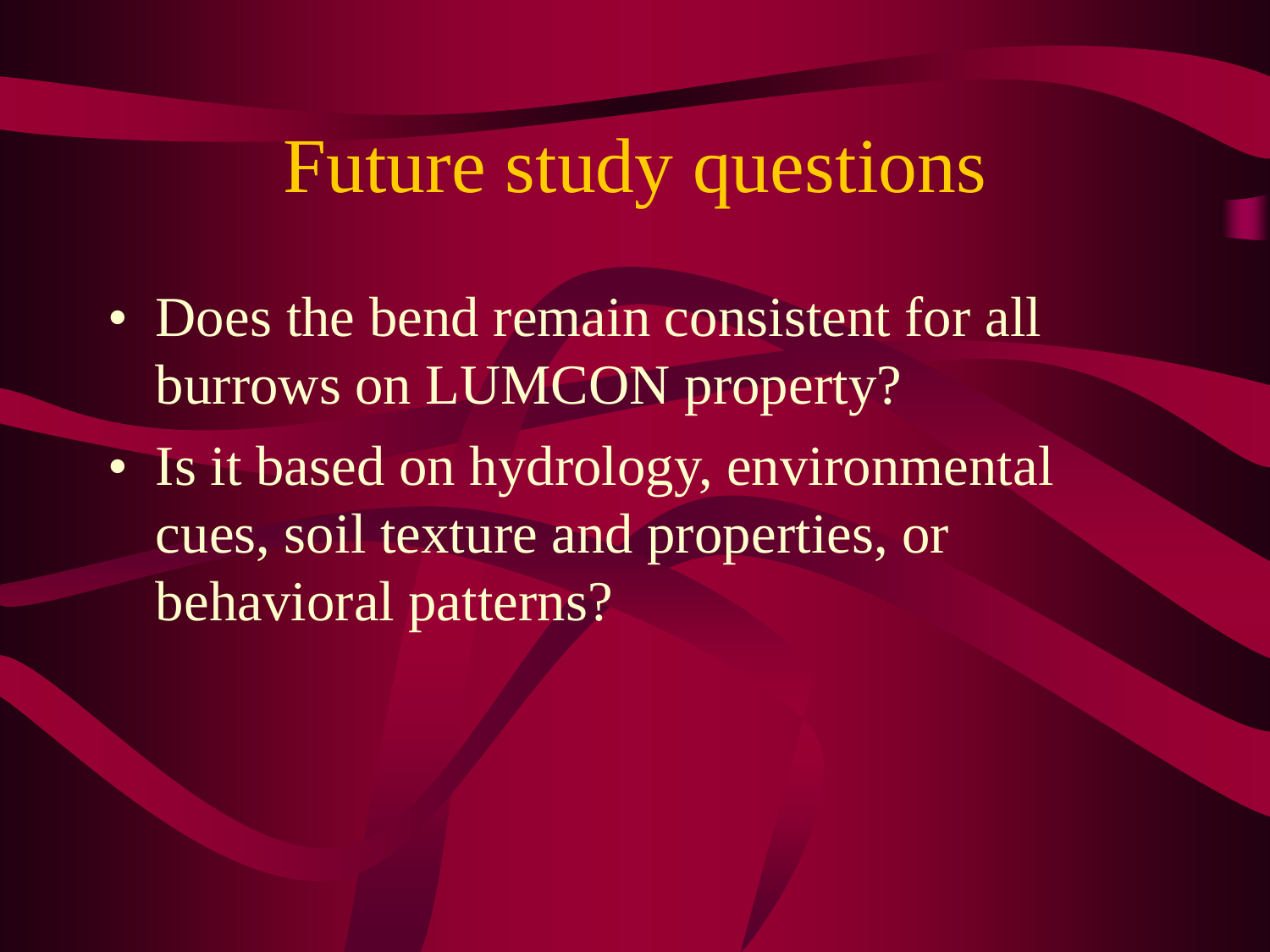## Conclusion

• Using the given information, the burrows in the marsh were shorter and without an angle, however a conclusion as to how the vegetation affects the angle of a fiddler crab's burrow can not be made.We predict this because there may have not been enough vegetation difference, not enough information, less predators, water, and root systems in the mud.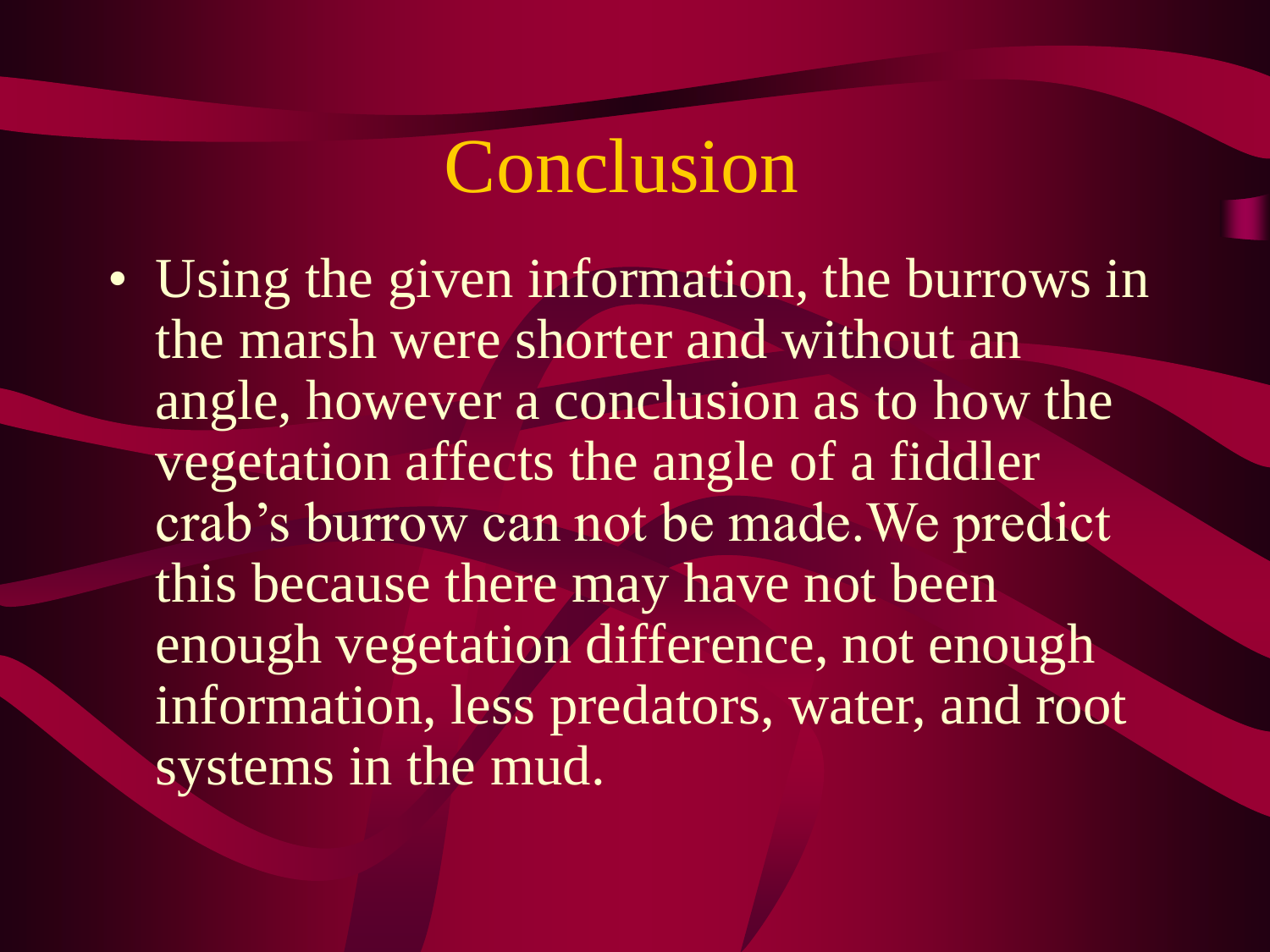#### Continued Studies

- Question-What is the fiddler crab's burrow distribution among high and low vegetation?
- Null Hypothesis- High and low vegetation do not affect the distribution of the fiddler crab's burrows.
- Alternative Hypothesis- There is a higher distribution of burrows in the high vegetation than the low vegetation.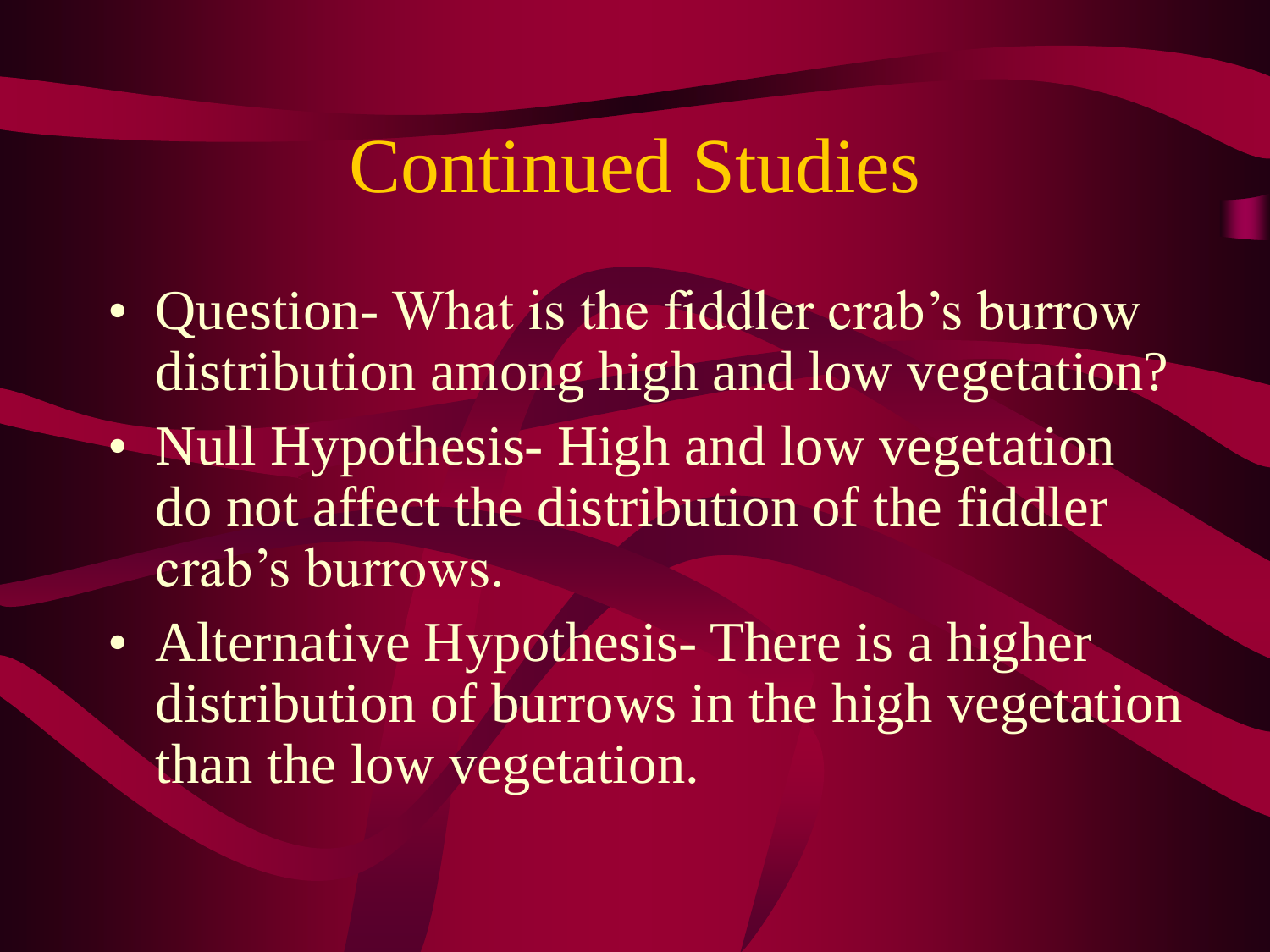

| Low<br>Vegetation                 | Height (cm)     | Number of<br><b>burrows</b> | High<br>vegetation | Height<br>(cm)  | Number of<br><b>burrows</b> |
|-----------------------------------|-----------------|-----------------------------|--------------------|-----------------|-----------------------------|
| Site 1                            | $\overline{0}$  | $\overline{0}$              | Site 1             | 18              | $\overline{4}$              |
| Site 2                            | $14\frac{1}{2}$ | 3                           | Site 2             | 20              | 3                           |
| Site 3<br>(scarce)<br>vegetation) | 18              |                             | Site 3             | $21\frac{1}{2}$ | 6                           |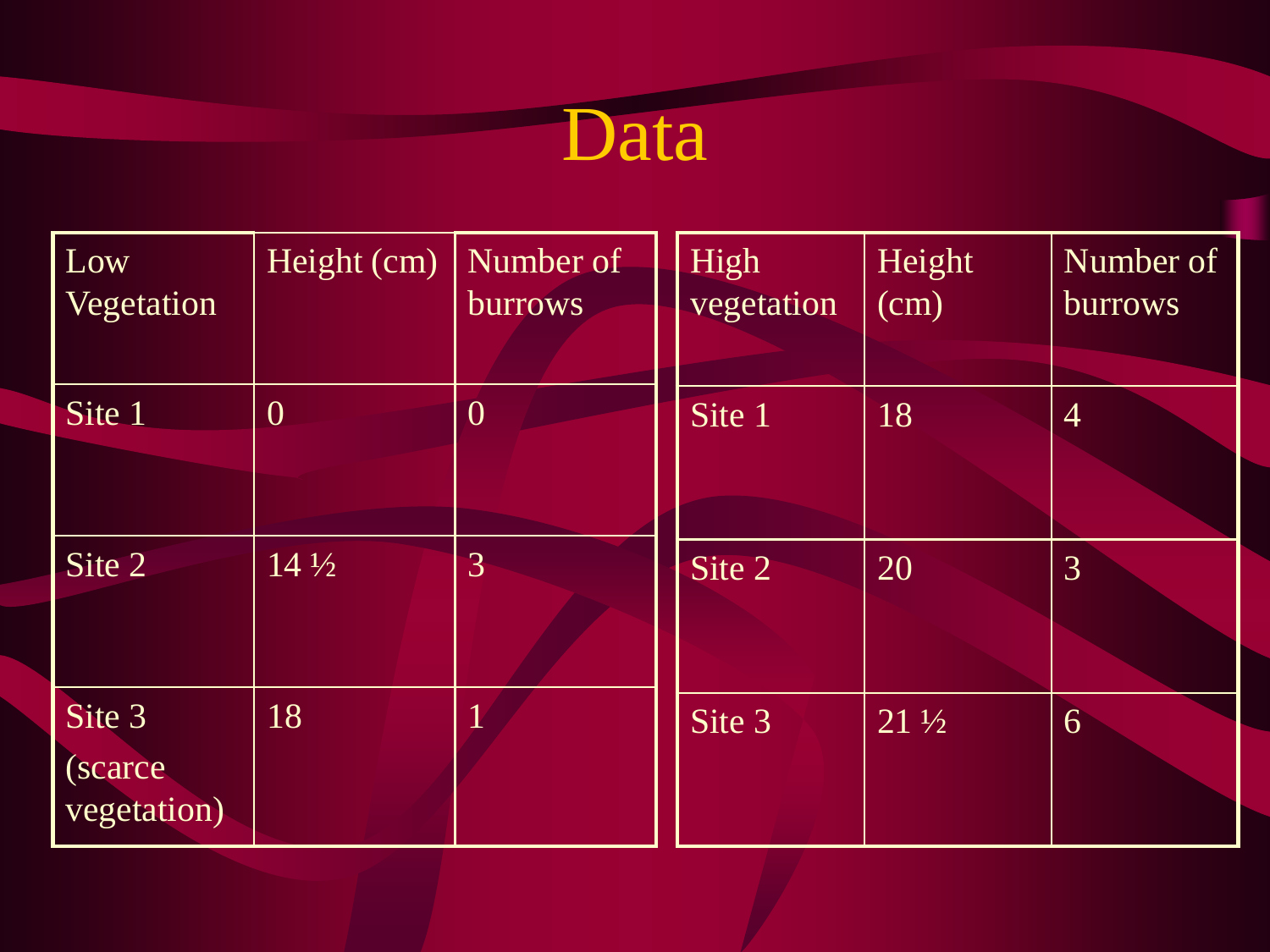### Conclusion

• Our data supports the hypothesis that there is a higher count of burrows in the higher vegetation. We predict that the higher vegetation adds a better camouflage from the predators than the lower vegetation. However, in the low vegetation, the water level was higher therefore the crabs may have plugged up their burrows.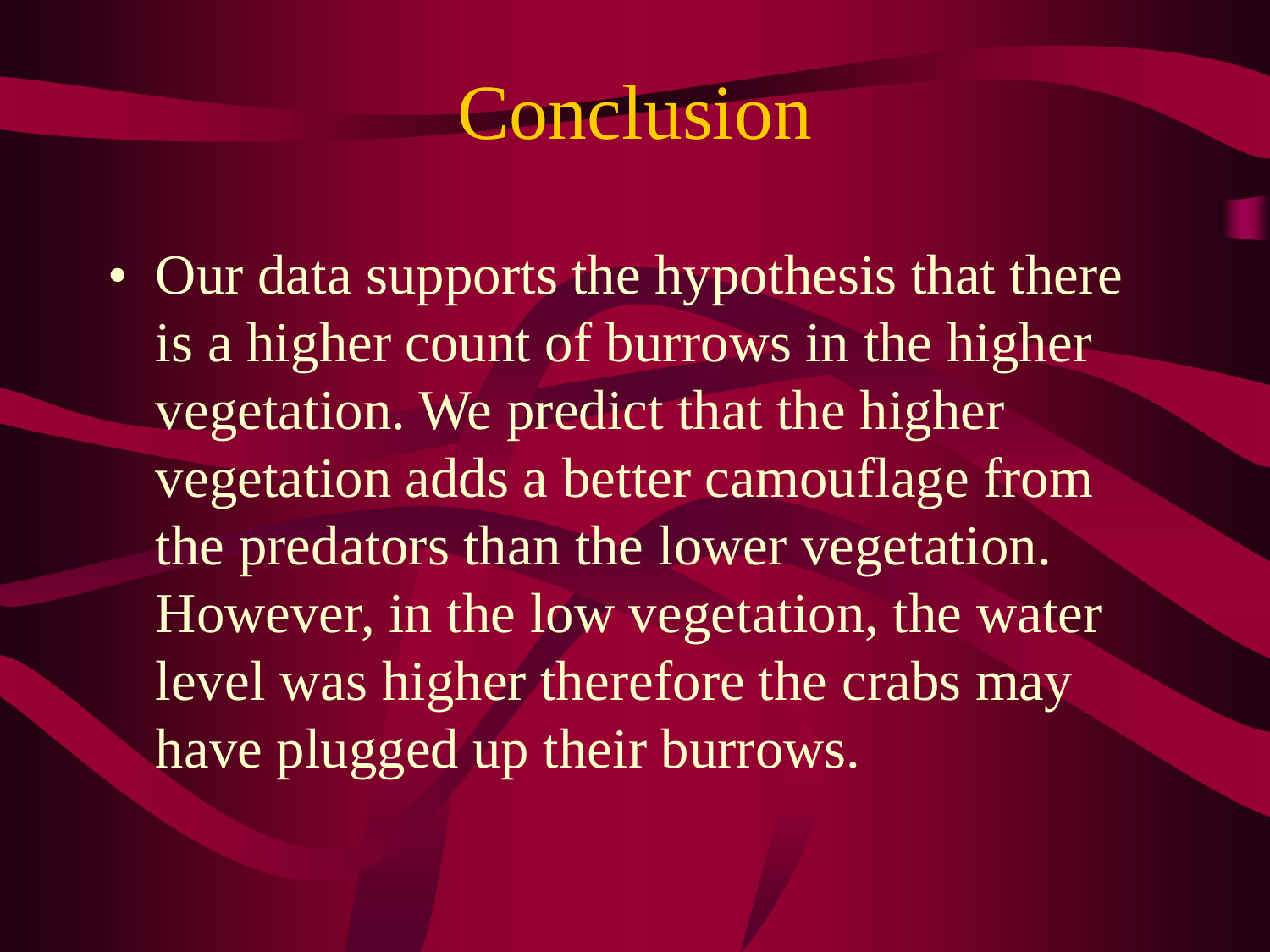# Support

- Both of our conclusions are supported by the research article "Burrow Distributions and Population Estimates for the fiddler crabs Uca spinicarpa and Uca longisignalis in a Gulf of Mexico salt marsh" by Edmond C. Monton and Darryl L. Felder.
- They found that the burrow densities were higher in the vegetated areas than the less vegetated areas. They also saw that the depths of the burrows increased the farther away from the waters edge.